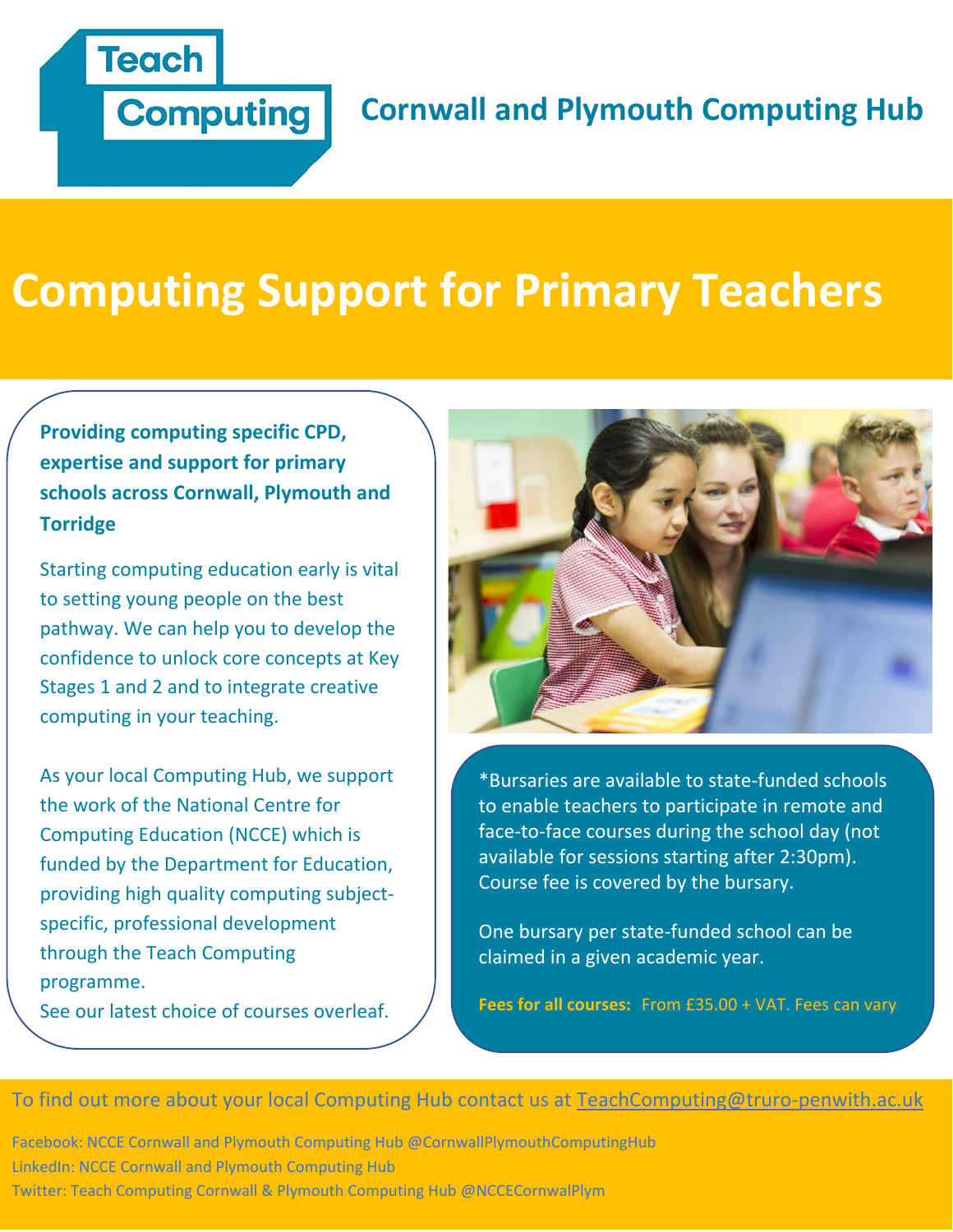# **KEY STAGE 1 & 2 - REMOTE COURSE**

#### **[Introduction](https://teachcomputing.org/courses/CP455/primary-programming-and-algorithms-remote) to primary computing (CD454 G09)**

This CPD helps teachers to understand the nature of computing in the curriculum; the breadth and depth of computer science, digital literacy and information technology. You'll gain hands-on experience of teaching different aspects of computing, evaluating high-quality resources that can be used in your classroom.

This CPD will be delivered over one day to include both facilitated sessions and participant-led sessions.

**Course date/time:** 9.30am-4.15pm 19th April 2020 *For more information or to book* **[click here](https://ncce.stem.org.uk/cpd/494145/introduction-primary-computing-remote)**

**Bursaries** available\*

#### **KEY STAGE 1 - REMOTE COURSES**

**Teaching and Leading Key Stage 1 Computing – Module 1** (1-day course delivered across 3 live facilitated sessions and 2 participant led tasks)

Computing is a rich and relevant subject. It includes the foundational knowledge of computer science; the applications of information technology and the implications for digital literacy in the modern world.

By unpicking the curriculum you'll gain a clear vision of the expectations for this key stage. You'll also discover easy-to-implement and age-appropriate data collection, analysis and sharing methods and projects.

#### **Course dates:**

CD450 G04 27th, 28th and 30th April (various times) *For more information or to book [click here](https://ncce.stem.org.uk/cpd/494147/teaching-and-leading-key-stage-1-computing-module-1-remote)* CD450 G05 14th, 17th and 18th June (various times) *For more information or to book [click here](https://ncce.stem.org.uk/cpd/494157/teaching-and-leading-key-stage-1-computing-module-1-remote)* CD450 G06 27th, 28th and 29th July (various times) *For more information or to book* **[click here](https://ncce.stem.org.uk/cpd/494187/teaching-and-leading-key-stage-1-computing-module-1-remote)**

**Teaching and Leading Key Stage 1 Computing – Module 2 (1-day course delivered across 2 live** facilitated sessions and 2 participant led tasks)

Following on from the first module, this CPD aims to give you confidence in teaching the whole of the key stage 1 computing curriculum. You will take-away engaging ways to use software creatively, supporting other areas of curriculum learning. Combining free and accessible online tools, you will develop the skills and ideas to support creative projects produced by your children.

#### **Course dates:**

CD451 G04 11th & 13th May (2.00-3.00pm) *For more information or to book* **[click here](https://ncce.stem.org.uk/cpd/494150/teaching-and-leading-key-stage-1-computing-module-2-remote)**

CD451 G05 29th June & 1st July (2.00-3.00pm) *For more information or to book* **[click here](https://ncce.stem.org.uk/cpd/494172/teaching-and-leading-key-stage-1-computing-module-2-remote)**